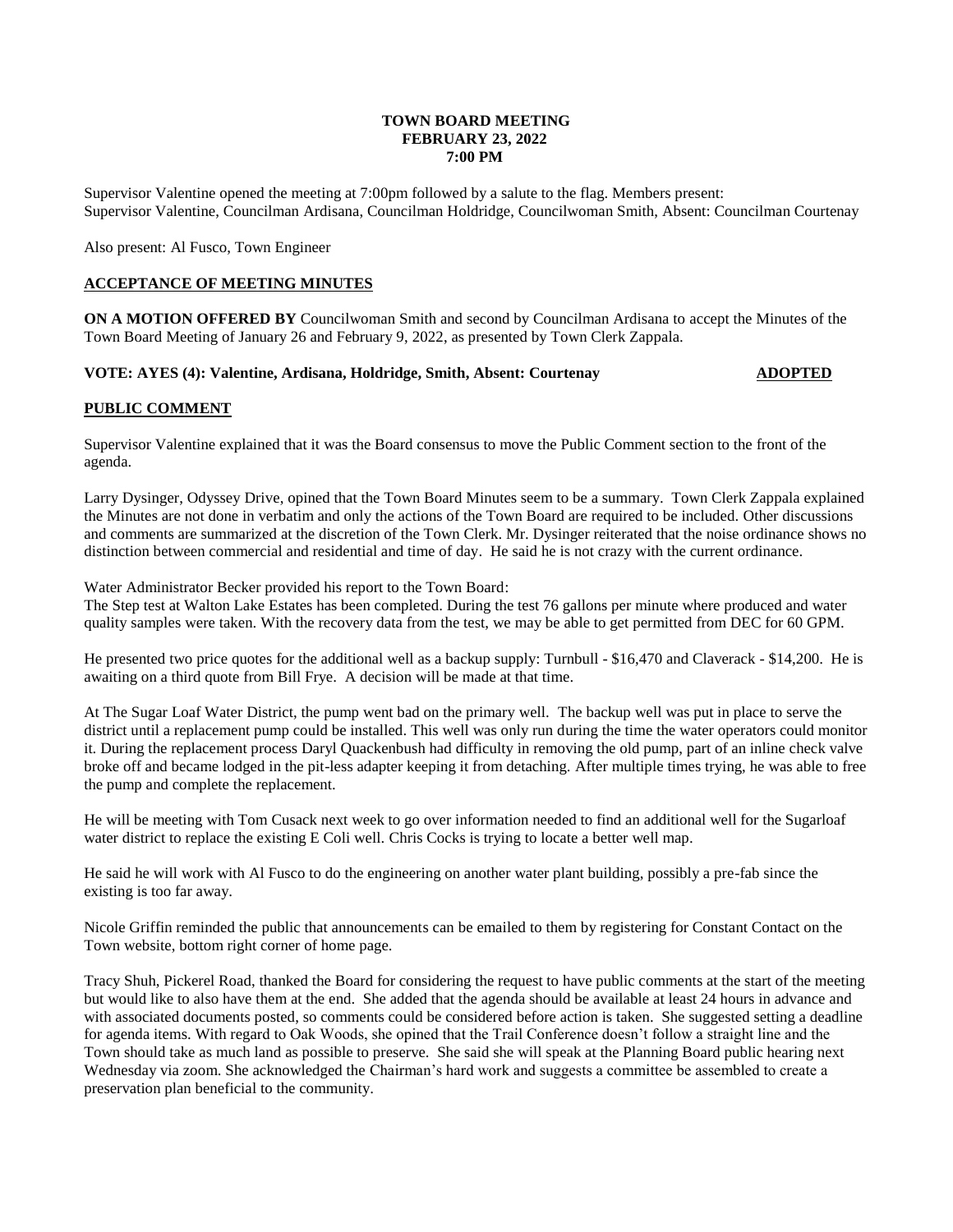# **KIWANIS CLUB - CHESTER CLEAN-UP**

Tom Flynn announced the Kiwanis Chester Clean-Up to be held on April 23, 2022 from 9-11:30am, with a rain date of April 30<sup>th</sup>. All participants to meet at the Wendy's parking lot, with lunch provided at the conclusion. Six more roads are being added to the route. He will be seeking volunteers from businesses in the industrial park. Tom will coordinate with the Police Department, Highway Department and Town Clerk on the necessary assistance. Email [chestercleanup@gmail.com](mailto:chestercleanup@gmail.com) to sign up to work a zone.

# **OAK WOODS SUBDIVISION DISCUSSION**

Don Serotta, Planning Board Chair, addressed the Board. The Trail Conference has decided they would like a 50ft wide strip along lot 5 into the Monroe piece to the back end. There will be landscaping along the lots and the trail which will tie into the 14.26 acres of open space. The Town of Monroe is requesting a letter of request from the Supervisor for ownership.

**ON A MOTION OFFERED BY** Councilman Holdridge and second by Councilwoman Smith to approve a letter of request to the Town of Monroe to acquire ownership of the property.

### **VOTE: AYES (4): Valentine, Ardisana, Holdridge, Smith, Absent: Courtenay <b>ADOPTED**

# **LIBRARY TRUSTEE APPOINTMENT**

Supervisor Valentine explained that candidate Hema Easley was called out of town due to family illness. The matter was tabled, awaiting her return.

# **APPOINTMENT**

**ON A MOTION BY** Councilwoman Smith and second by Councilman Ardisana to appoint Melissa Foote as full-time Planning and Zoning Board Secretary at a rate of pay of \$25 p/hour, pending County approval.

# **VOTE: AYES (4): Valentine, Ardisana, Holdridge, Smith, Absent: Courtenay <b>ADOPTED**

# **FIRE AND BURGLAR ALARM MONITORING CONTRACTS**

Supervisor Valentine asked the Town Board to consider approving the renewals of the following annual monitoring contracts From Harry F. Rotolo & Son, Inc.

Town Hall Burglar Alarm – Monthly monitoring \$17 Senior Center Burglar Alarm – Monthly monitoring \$17 Town Hall Fire Alarm – Monthly monitoring \$32

**ON A MOTION OFFERED BY** Councilwoman Smith and second by Councilman Ardisana to authorize the renewals of the preceding annual monitoring contracts with Harry F. Rotolo & Son, Inc., as specified, and allow the Supervisor to sign same.

# **VOTE: AYES (4): Valentine, Ardisana, Holdridge, Smith, Absent: Courtenay <b>ADOPTED**

# **SHORT-TERM RENTAL DISCUSSION**

Building Inspector Burchianti provided the Board with a copy of the Village of Goshen ordinance concerning short-term rentals. It has been edited to conform to Town areas and covers items such as fencing, parking and property lines for single family and mixed use properties. There would be an annual registration fee, required fire inspection, signage, occupancy and septic requirements, along with violations. It was discussed that a \$250 registration fee would include a fire inspection. Supervisor Valentine said a final version could be considered to adopt as a local law.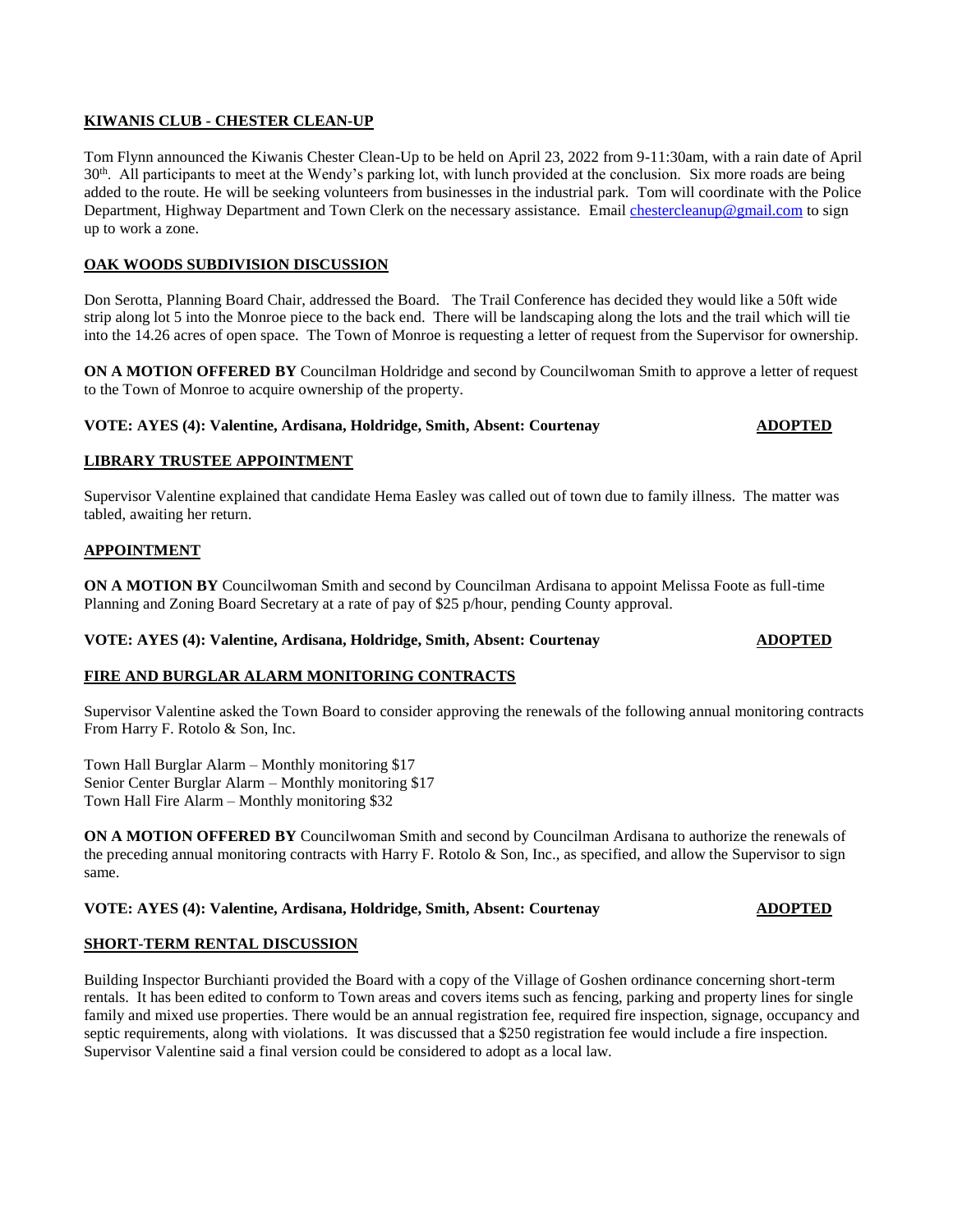# **DEC ZEV GRANT – CHARGING STATIONS**

Supervisor Valentine asked the Town Board to consider approving the work for the installation of the electric charging stations at the SLPAC and Senior Center. The Town will be responsible for a 20% match, which is AARPA funds eligible.

**ON A MOTION OFFERED BY** Councilwoman Smith and second by Councilman Holdridge to authorize INF Associates to install electric charging stations at the SLPAC and Senior Center under the ZEV Infrastructure Grant Program at a cost of \$44,965.60.

# **VOTE: AYES (4): Valentine, Ardisana, Holdridge, Smith, Absent: Courtenay <b>ADOPTED**

# **CYBER POLICY**

Supervisor Valentine acknowledged the draft copy of the Cyber Policy provided by Town Clerk Zappala. He said as other municipalities have been hacked recently, it is important that the Town consider adopting a policy.

### **FARMERS' MARKET**

A discussion ensued concerning the possibility of holding a farmers' market at Town Hall. Guidelines would have to be developed, a fee established for daily, monthly or seasonal permit and determination of the number of vendors to safely set up an area around the parking lot. Consideration is to hold on Saturday's from May through October. Town Clerk Zappala suggested speaking with the Library to coordinate use of space.

### **REPORTS**

Supervisor Valentine read the following report.

### Engineer's Development Report

- 1. Greens at Chester: We have given a list of SWPPP improvements required for the project. The SWPPP systems have been effective. I have requested data on the new wells and taking permits. They are working on a tank submittal for us to review.
- 2. Cappelli Sports (Primo Sports): SWPPP working well.
- 3. Chester PAC: ADA handicap grant plans and specs underway will submit to OCCDBG soon.
- 4. Reviewing Planning Board matters including Oak Woods, Broccoli Patch and Westervelt Warehousing.
- 5. MS4 annual report beginning.
- 6. Reviewed playground at PAC while planning parking lot improvements for CDBG should set up inspection.

### **POMEGRANATE SOLUTIONS – MS4**

Supervisor Valentine read the request from the Engineer regarding the SWPP approval of Pomegranate Solutions at the Planning Board. He has recommended MS4 form be approved for signature of Officer.

**ON A MOTION OFFERED BY** Councilwoman Smith and second by Councilman Ardisana to approve the MS4 Acceptance Form and signature by Officer.

### **VOTE: AYES (4): Valentine, Ardisana, Holdridge, Smith, Absent: Courtenay <b>ADOPTED**

### **ANNOUNCEMENTS**

Supervisor Valentine announced the public hearing to be held by the Planning Board on March 2, 2022 at 7:00pm on the matter of applicant Meadow Hill, LLC, project known as Oak Woods Subdivision, which seeks approval of a six lot residential cluster development on 26.9 acres of vacant land allowing the creation of six residential building lots with associated open space on property located on the south side of Camp Monroe Road.